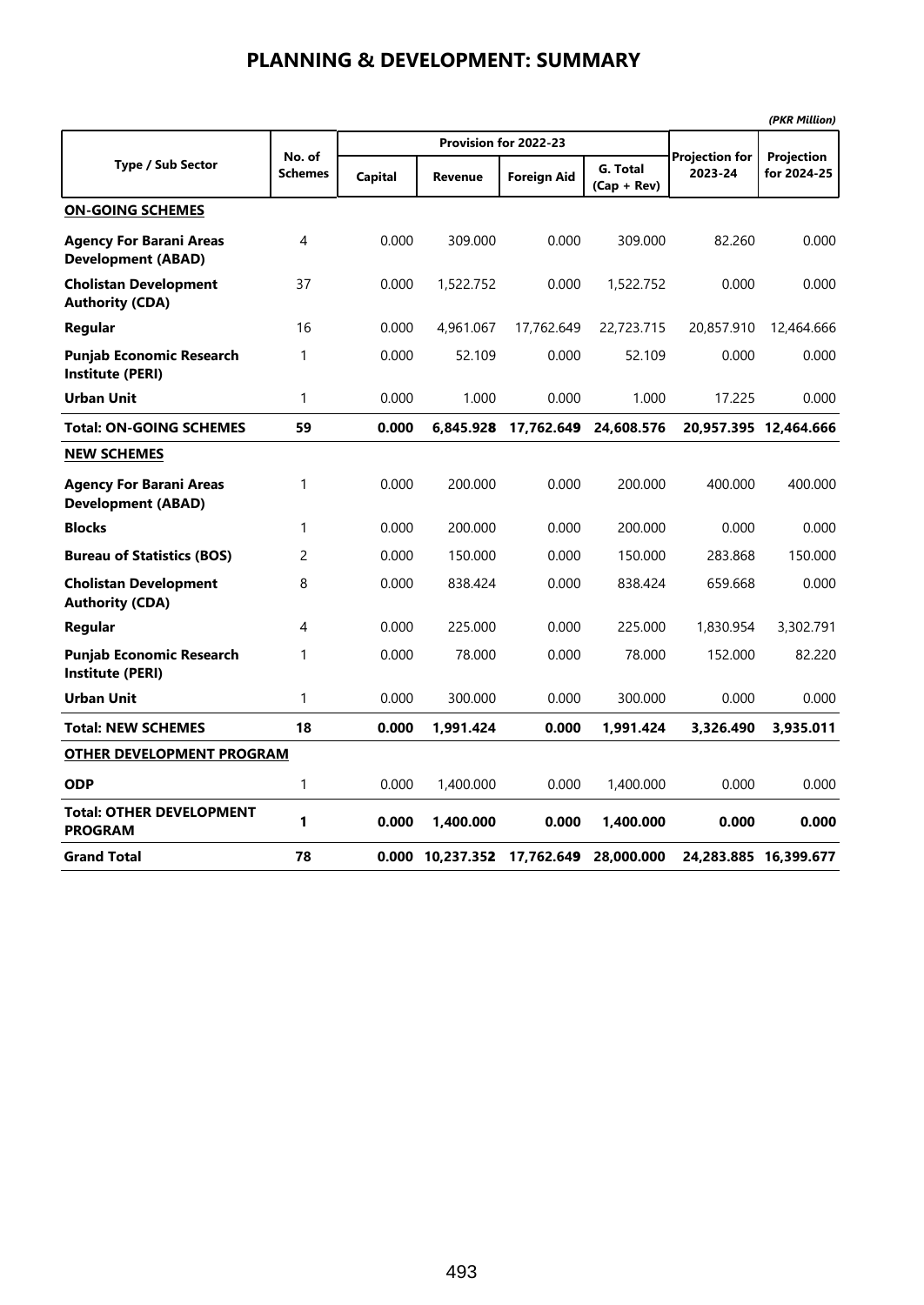|              |                                                                                                                                                                                                                                                                                       |            |                                 |                         |                                  |                                  |                         |           | (PKR Million)               |
|--------------|---------------------------------------------------------------------------------------------------------------------------------------------------------------------------------------------------------------------------------------------------------------------------------------|------------|---------------------------------|-------------------------|----------------------------------|----------------------------------|-------------------------|-----------|-----------------------------|
| <b>GS</b>    | <b>Scheme Information</b>                                                                                                                                                                                                                                                             |            | Accum.                          |                         | Provision for 2022-23            |                                  | <b>MTDF Projections</b> |           | Throw fwd                   |
| No           | Scheme ID / Approval Date / Location                                                                                                                                                                                                                                                  | Est. Cost  | Exp.<br>June, 22                | Cap.                    | Rev.                             | <b>G.Total</b><br>(Cap.+Rev.)    | 2023-24                 | 2024-25   | <b>Beyond</b><br>June, 2025 |
| $\mathbf{1}$ | $\overline{2}$                                                                                                                                                                                                                                                                        | 3          | 4                               | 5                       | 6                                | $\overline{7}$                   | 8                       | 9         | 10                          |
| Regular      | <b>ON-GOING SCHEMES</b>                                                                                                                                                                                                                                                               |            |                                 |                         |                                  |                                  |                         |           |                             |
| 4904         | Public Private Partnership Cell in P&D<br>Department<br>01190900033 / 23-06-2014 / Lahore                                                                                                                                                                                             | 807.878    | 524.568                         | 0.000                   | 92.390                           | 92.390                           | 190.810                 | 0.000     | 0.000                       |
| 4905         | Restructuring of Directorate General of<br><b>Monitoring &amp; Evaluation</b><br>01191700178 / 01-05-2018 / Lahore                                                                                                                                                                    | 686.105    | 202.393                         | 0.000                   | 40.000                           | 40.000                           | 92.635                  | 113.335   | 237.741                     |
| 4906         | <b>Establishment of Program</b><br>Implementation Unit (PIU)<br>01191703688 / 08-09-2017 / Lahore                                                                                                                                                                                     | 472.285    | 407.669                         | 0.000                   | 65.000                           | 65.000                           | 0.000                   | 0.000     | 0.000                       |
| 4907         | <b>Strengthening of Program Coordination</b><br>Unit (PCU) of Punjab Green<br>Development Program (PGDP) in<br>Planning & Development Board<br>01192102408 / 07-04-2021 / Lahore                                                                                                      | 335.331    | 33.000                          | 0.000                   | 78.000                           | 78.000                           | 118.000                 | 106.331   | 0.000                       |
| 4908         | Institutional Strengthening of P&D Board<br>and Capacity Building of Public Sector<br><b>Employees</b><br>01192102417 / 04-11-2021 / Lahore                                                                                                                                           | 650.500    | 70.000                          | 0.000                   | 355.416                          | 355.416                          | 225.084                 | 0.000     | 0.000                       |
| 4909         | Punjab Sustainable Development Goals<br>Project (GoPb Share:Rs.280M, UNDP<br>Share:Rs.120M)<br>01191501283 / 07-10-2015 / Punjab                                                                                                                                                      | 400.000    | 395.000                         | 0.000                   | 5.000                            | 5.000                            | 0.000                   | 0.000     | 0.000                       |
| 4910         | <b>Punjab Tourism For Economic Growth</b><br>Project (PTEGP) - World Bank Assisted<br>01381601955 / 12-10-2017 / Punjab                                                                                                                                                               | 8,525.000  | 4,318.000<br>Local:<br>Foreign: | 0.000<br>0.000<br>0.000 | 2,840.000<br>50.000<br>2,790.000 | 2,840.000<br>50.000<br>2,790.000 | 349.000                 | 150.000   | 868.000                     |
| 4911         | <b>Enhancing Public Private Partnership in</b><br><b>Punjab Project</b><br>01371711204 / 13-04-2018 / Punjab                                                                                                                                                                          | 23,478.840 | 2,111.000<br>Local:             | 0.000<br>0.000          | 7,649.080<br>1,832.000           | 7,649.080<br>1,832.000           | 4,808.000               | 0.000     | 0.000                       |
| 4912         | Third party Validation of Rural<br>Accessibility Programme (RAP) - Naya<br>Pakistan Manzilen Asan<br>01371986588 / 04-02-2020 / Punjab                                                                                                                                                | 231.853    | Foreign:<br>125.327             | 0.000<br>0.000          | 5,817.080<br>104.689             | 5,817.080<br>104.689             | 0.000                   | 0.000     | 0.000                       |
| 4913         | <b>Punjab Human Capital Investment</b><br>Project (PHCIP)<br>01372001091 / 18-05-2020 / Punjab                                                                                                                                                                                        | 32,000.000 | 7,228.000<br>Local:             | 0.000<br>0.000          | 5,726.620<br>0.000               | 5,726.620<br>0.000               | 8,848.000               | 7,083.000 | 3,114.380                   |
| 4914         | <b>Project Preparation Funding Facility</b><br>(PPFF)<br>01192001325 / 01-10-2020 / Punjab                                                                                                                                                                                            | 500.000    | Foreign:<br>250.000             | 0.000<br>0.000          | 5,726.620<br>100.000             | 5,726.620<br>100.000             | 150.000                 | 0.000     | 0.000                       |
| 4915         | <b>Skilling Youth for Income Generation</b><br>(SYIG)<br>01372101082 / 14-09-2021 / Punjab                                                                                                                                                                                            | 9,900.000  | 650.000                         | 0.000                   | 1,100.000                        | 1,100.000                        | 2,500.000               | 2,500.000 | 3,150.000                   |
| 4916         | <b>Establishment of Public Financial</b><br>Management Unit (PFMU), Finance<br>Department & Program Support Unit<br>(PSU) Planning & Development Board<br>under Punjab Resource Improvement<br>and Digital Effectiveness (PRIDE)-TA<br>Component<br>01372101125 / 19-05-2021 / Punjab | 4,968.600  | 220.000<br>Local:<br>Foreign:   | 0.000<br>0.000<br>0.000 | 638.392<br>0.000<br>638.392      | 638.392<br>0.000<br>638.392      | 1,000.000               | 1,000.000 | 2,110.209                   |
| 4917         | Monitoring, Evaluation and Third - Party<br>Validation (TPV) of ADP 2021-22<br>01372154602 / 04-03-2022 / Punjab                                                                                                                                                                      | 470.728    | 19.408                          | 0.000                   | 150.000                          | 150.000                          | 300.728                 | 0.000     | 0.000                       |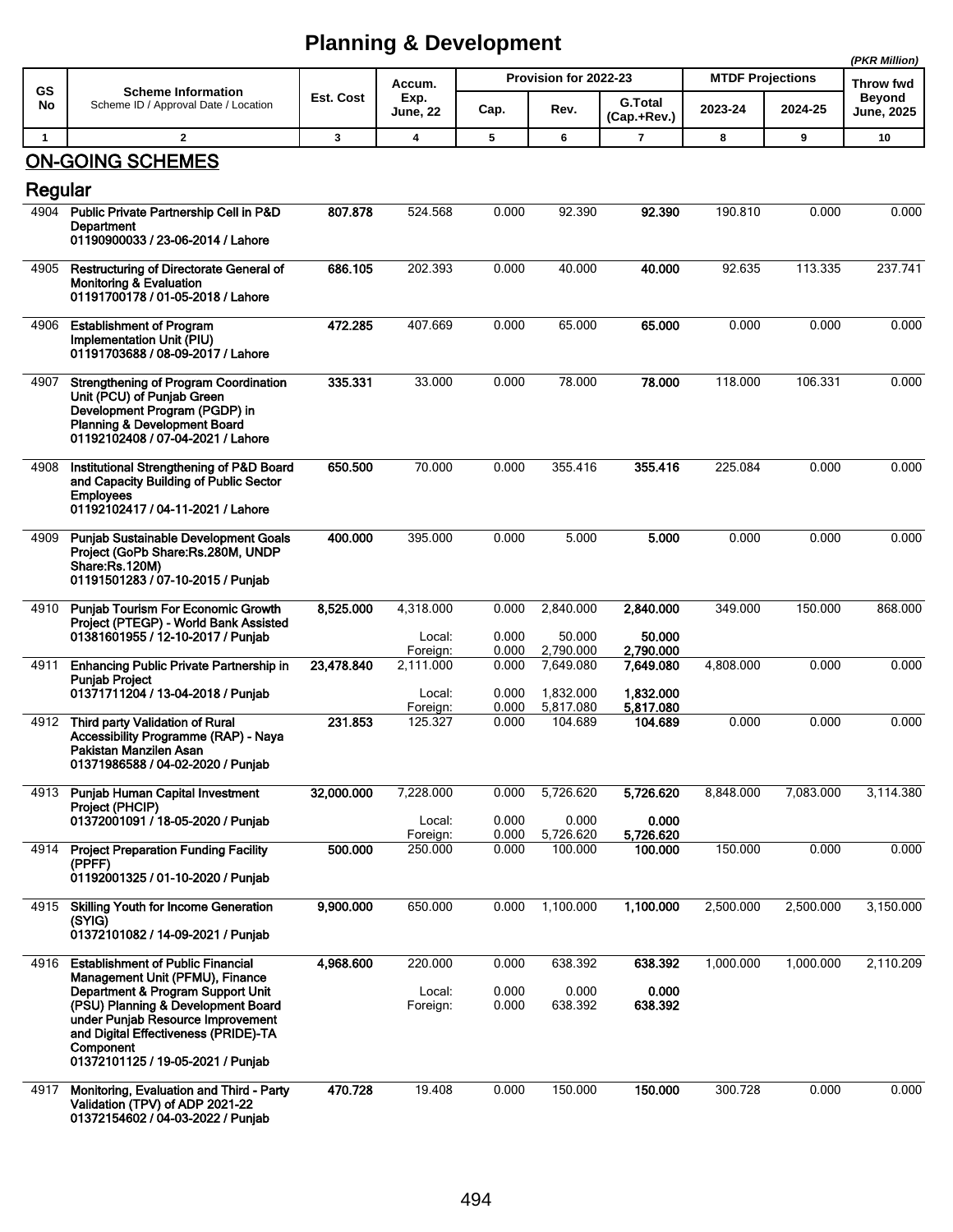|              |                                                                                                                                                                                                                                                               |             |                                  |                         |                                  |                                  |                         |            | (PKR Million)               |
|--------------|---------------------------------------------------------------------------------------------------------------------------------------------------------------------------------------------------------------------------------------------------------------|-------------|----------------------------------|-------------------------|----------------------------------|----------------------------------|-------------------------|------------|-----------------------------|
| GS           | <b>Scheme Information</b>                                                                                                                                                                                                                                     |             | Accum.                           |                         | Provision for 2022-23            |                                  | <b>MTDF Projections</b> |            | Throw fwd                   |
| No           | Scheme ID / Approval Date / Location                                                                                                                                                                                                                          | Est. Cost   | Exp.<br>June, 22                 | Cap.                    | Rev.                             | <b>G.Total</b><br>(Cap.+Rev.)    | 2023-24                 | 2024-25    | <b>Beyond</b><br>June, 2025 |
| $\mathbf{1}$ | $\overline{2}$                                                                                                                                                                                                                                                | 3           | 4                                | 5                       | 6                                | $\overline{7}$                   | 8                       | 9          | 10                          |
| 4918         | Southern Punjab Poverty Alleviation<br>Project (SPPAP)-IFAD Assisted<br>01381902805 / 06-01-2020 /<br>Bahawalnagar, Bahawalpur, Bhakkar, Der<br>a Ghazi<br>Khan, Khushab, Layyah, Mianwali, Muzaffa<br>rgarh, Rahim Yar Khan, Rajanpur                        | 25,243.130  | 12,040.217<br>Local:<br>Foreign: | 0.000<br>0.000<br>0.000 | 2,879.128<br>88.572<br>2,790.557 | 2,879.128<br>88.572<br>2,790.557 | 575.652                 | 0.000      | 0.000                       |
| 4919         | Koh-E-Suleman Improvement Project                                                                                                                                                                                                                             | 5,712.000   | 1,000.000                        | 0.000                   | 900.000                          | 900.000                          | 1,700.000               | 1,512.000  | 600.000                     |
|              | (KSIP)<br>01382101091 / 15-07-2021 / Dera Ghazi<br>Khan Rajanpur                                                                                                                                                                                              |             |                                  |                         |                                  |                                  |                         |            |                             |
|              | <b>Total: Regular</b>                                                                                                                                                                                                                                         | 114,382.250 | 29,594.582                       |                         | 0.000 22,723.715                 | 22,723.715                       | 20,857.910              | 12,464.666 | 10,080.330                  |
|              | <b>Agency For Barani Areas</b><br><b>Development (ABAD)</b>                                                                                                                                                                                                   |             |                                  |                         |                                  |                                  |                         |            |                             |
| 4920         | <b>Capacity Building of ABAD</b><br>01381902391 / 15-11-2019 / Dera Ghazi<br>Khan                                                                                                                                                                             | 223.000     | 137.000                          | 0.000                   | 86.000                           | 86.000                           | 0.000                   | 0.000      | 0.000                       |
| 4921         | Integrated Master Plan of Punjab Barani<br>Tract                                                                                                                                                                                                              | 50.000      | 5.000                            | 0.000                   | 45.000                           | 45.000                           | 0.000                   | 0.000      | 0.000                       |
|              | 01372100951 / 12-11-2021 / Punjab                                                                                                                                                                                                                             |             |                                  |                         |                                  |                                  |                         |            |                             |
| 4922         | <b>Catchment / Command Area</b><br>Development of Mini Dams Ponds in<br>Potohar Region for High Value<br><b>Agriculture Production (GoPb Share</b><br>Rs.240M, Beneficiary Share Rs.60M)<br>01381700377 / 01-01-2020 /<br>Attock, Chakwal, Jhelum, Rawalpindi | 248.000     | 200.000                          | 0.000                   | 48.000                           | 48.000                           | 0.000                   | 0.000      | 0.000                       |
| 4923         | Water Resource Development in<br><b>Expanded Areas of ABAD</b><br>01372002275 / 08-12-2020 / Dera Ghazi<br>Khan, Mianwali, Rajanpur                                                                                                                           | 401.740     | 130.000                          | 0.000                   | 130.000                          | 130.000                          | 82.260                  | 0.000      | 0.000                       |
|              | <b>Total: Agency For Barani Areas</b><br>Development (ABAD)                                                                                                                                                                                                   | 922.740     | 472.000                          | 0.000                   | 309.000                          | 309.000                          | 82.260                  | 0.000      | 0.000                       |
|              | <b>Cholistan Development</b>                                                                                                                                                                                                                                  |             |                                  |                         |                                  |                                  |                         |            |                             |
|              | <b>Authority (CDA)</b>                                                                                                                                                                                                                                        |             |                                  |                         |                                  |                                  |                         |            |                             |
|              | 4924 Lying of Water supply pipelines from<br>Rasool Sar to Renal Toba<br>01021800186 / 23-10-2019 /<br><b>Bahawalpur</b>                                                                                                                                      | 135.047     | 0.850                            | 0.000                   | 134.197                          | 134.197                          | 0.000                   | 0.000      | 0.000                       |
| 4925         | <b>Construction of Metalled Road from</b><br>Channanpir to 83/DB, 81/DB Tehsil<br>Yazman District Bahwalpur (Length 5.00<br>Kms)<br>01021900988 / 23-10-2019 /<br>Bahawalpur                                                                                  | 60.041      | 34.867                           | 0.000                   | 25.174                           | 25.174                           | 0.000                   | 0.000      | 0.000                       |
| 4926         | <b>Rehabilitation of Metalled Road from</b><br>Mukdee 75/DB Road to Dingarh Road<br>via 80/DB Tehsil Yazman District<br>Bahawalpur(Length 5.00 Kms)<br>01021900997 / 23-10-2019 /<br><b>Bahawalpur</b>                                                        | 103.000     | 0.818                            | 0.000                   | 35.578                           | 35.578                           | 0.000                   | 0.000      | 0.000                       |
| 4927         | Construction of 20 Nos. of kunds in<br>Cholistan tehsil Yazman District<br><b>Bahawalpur</b><br>01021901936 / 25-09-2019 /<br>Bahawalpur                                                                                                                      | 67.268      | 63.168                           | 0.000                   | 4.100                            | 4.100                            | 0.000                   | 0.000      | 0.000                       |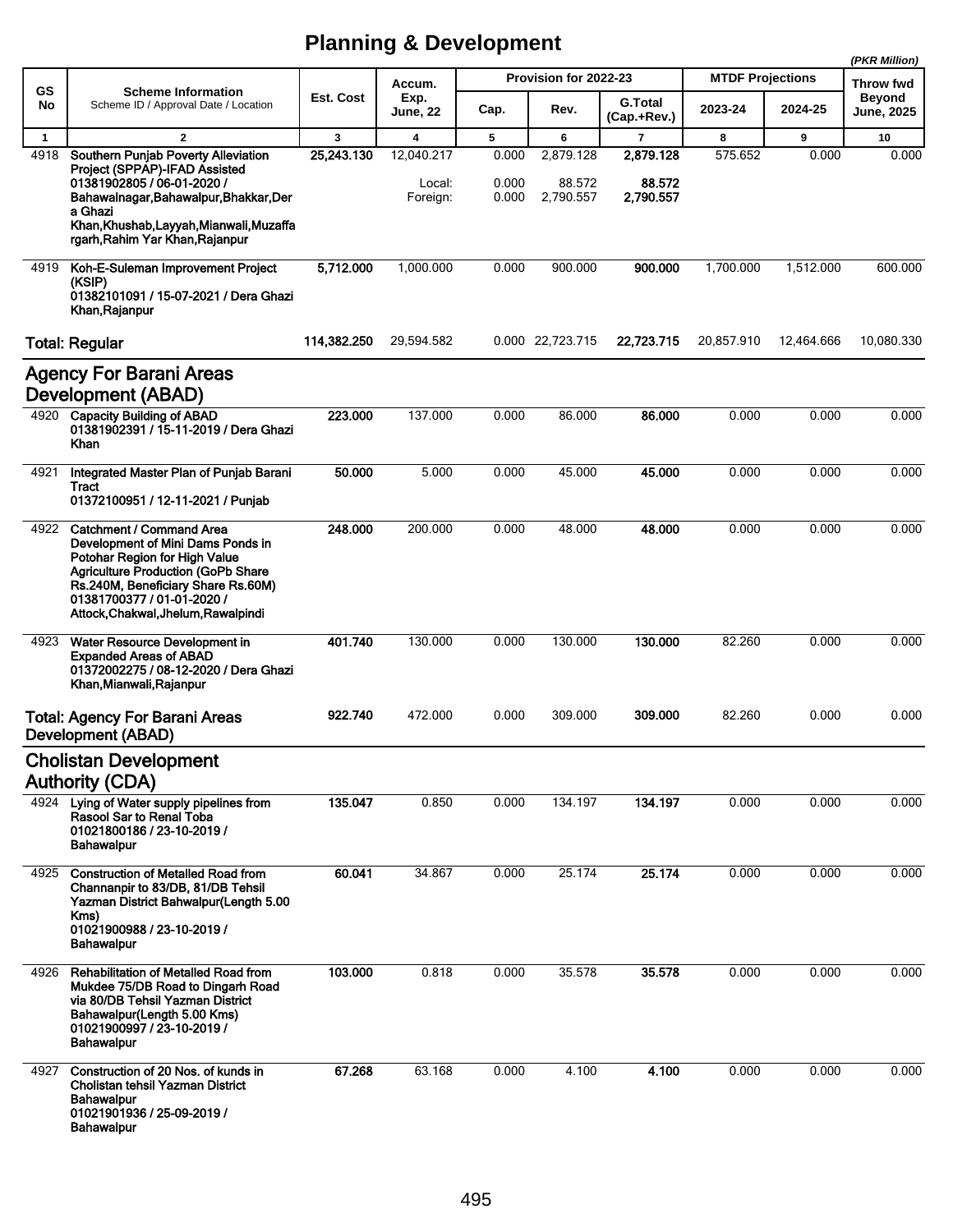|              |                                                                                                                                                                                                                                                                                                                                                                                                                                  |                  |                         |       |                       |                               |                         |         | (PKR Million)                      |
|--------------|----------------------------------------------------------------------------------------------------------------------------------------------------------------------------------------------------------------------------------------------------------------------------------------------------------------------------------------------------------------------------------------------------------------------------------|------------------|-------------------------|-------|-----------------------|-------------------------------|-------------------------|---------|------------------------------------|
| <b>GS</b>    | <b>Scheme Information</b>                                                                                                                                                                                                                                                                                                                                                                                                        |                  | Accum.                  |       | Provision for 2022-23 |                               | <b>MTDF Projections</b> |         | Throw fwd                          |
| No           | Scheme ID / Approval Date / Location                                                                                                                                                                                                                                                                                                                                                                                             | <b>Est. Cost</b> | Exp.<br><b>June, 22</b> | Cap.  | Rev.                  | <b>G.Total</b><br>(Cap.+Rev.) | 2023-24                 | 2024-25 | <b>Beyond</b><br><b>June, 2025</b> |
| $\mathbf{1}$ | $\mathbf{2}$                                                                                                                                                                                                                                                                                                                                                                                                                     | $\mathbf{3}$     | $\overline{\mathbf{4}}$ | 5     | 6                     | $\overline{7}$                | 8                       | 9       | 10                                 |
| 4928         | Integrated Master plan of Cholistan<br>01022002050 / 09-03-2021 /<br><b>Bahawalpur</b>                                                                                                                                                                                                                                                                                                                                           | 33.000           | 30.000                  | 0.000 | 3.000                 | 3.000                         | 0.000                   | 0.000   | 0.000                              |
| 4929         | Rehabilitation / Improvement / Addition<br>of Existing water supply structure in<br>Cholistan District Bahawalpur.<br>01022101743 / 01-04-2021 /<br><b>Bahawalpur</b>                                                                                                                                                                                                                                                            | 197.918          | 104.996                 | 0.000 | 92.771                | 92.771                        | 0.000                   | 0.000   | 0.000                              |
| 4930         | Construction and Rehabilitation of 20<br>Nos. Kunds in CholistanTehsil Yazman<br><b>District Bahawalpur</b><br>01022101972 / 29-07-2021 /<br><b>Bahawalpur</b>                                                                                                                                                                                                                                                                   | 70.000           | 30.000                  | 0.000 | 39.948                | 39.948                        | 0.000                   | 0.000   | 0.000                              |
| 4931         | <b>Rehabilitation of Metalled Road from</b><br>Khutri Bangla to 127/DNB Pul Tehsil<br>Yazman District Bahwalpur (Length<br>12.00 Kms)<br>01382101975 / 29-07-2021 /<br><b>Bahawalpur</b>                                                                                                                                                                                                                                         | 84.000           | 39.800                  | 0.000 | 44.199                | 44.199                        | 0.000                   | 0.000   | 0.000                              |
| 4932         | <b>Rehabilitation &amp; Construction of Metalled</b><br>Road from Chak No. 9/DRB Road to<br>Kangan Wala via Chak No. 14/DRB<br><b>Tehsil Yazman District Bahawalpur</b><br>(Length 18.25 Kms)<br>01022101976 / 29-07-2021 /<br><b>Bahawalpur</b>                                                                                                                                                                                 | 150.000          | 50.000                  | 0.000 | 99.996                | 99.996                        | 0.000                   | 0.000   | 0.000                              |
| 4933         | <b>Rehabilitation of Metalled Road from Pul</b><br>Chak No. 73/DB to 73-(Alif)/DB & Chak<br>No. 74/DB Road Tehsil Yazman District<br>Bahawalpur (Length 8.00 Kms)<br>01022101979 / 29-07-2021 /<br><b>Bahawalpur</b>                                                                                                                                                                                                             | 56.000           | 50.000                  | 0.000 | 5.564                 | 5.564                         | 0.000                   | 0.000   | 0.000                              |
| 4934         | <b>Construction of Missing Link Road from</b><br>Mithra - Channanpir Road to 5/DRB<br>Road via Abadi Deh Chak No. 5/DRB.<br>Metalled Road from Chak No. 121/DNB<br>Road to Chak No.123/DNB &<br><b>Rehabilitation and Construction of</b><br>Metalled Road From Pull Chak No.<br>117/DNB to Abadi Deh Chak No.<br>117/DNB Tehsil Yazman District<br>Bahawalpur (Length 8.50 Kms)<br>01022102063/29-07-2021/<br><b>Bahawalpur</b> | 97.750           | 45.000                  | 0.000 | 52.749                | 52.749                        | 0.000                   | 0.000   | 0.000                              |
| 4935         | <b>Rehabilitation of Metalled Road Missing</b><br>link Road from 133/DNB Kallar Wala<br>Road to Pul Chak No. 134/DNB road via<br>Chak No. 135/DNB abadi deh &<br>Metalled Road from Dal Wali Khui Road<br>to Derawar Kangan Wala Road Tehsil<br>Yazman District Bahawlapur (Length<br>15.30 Kms)<br>01022102068 / 29-07-2021 /<br><b>Bahawalpur</b>                                                                              | 107.100          | 88.300                  | 0.000 | 18.612                | 18.612                        | 0.000                   | 0.000   | 0.000                              |
| 4936         | <b>Rehabilitation of Metalled Road from</b><br>Ahmedpur Derawar Road to Kangan<br>Wala Tehsil Yazman District Bahawalpur<br>(Length 7.00Km)<br>01022102069 / 27-07-2021 /<br><b>Bahawalpur</b>                                                                                                                                                                                                                                   | 49.000           | 35.000                  | 0.000 | 10.826                | 10.826                        | 0.000                   | 0.000   | 0.000                              |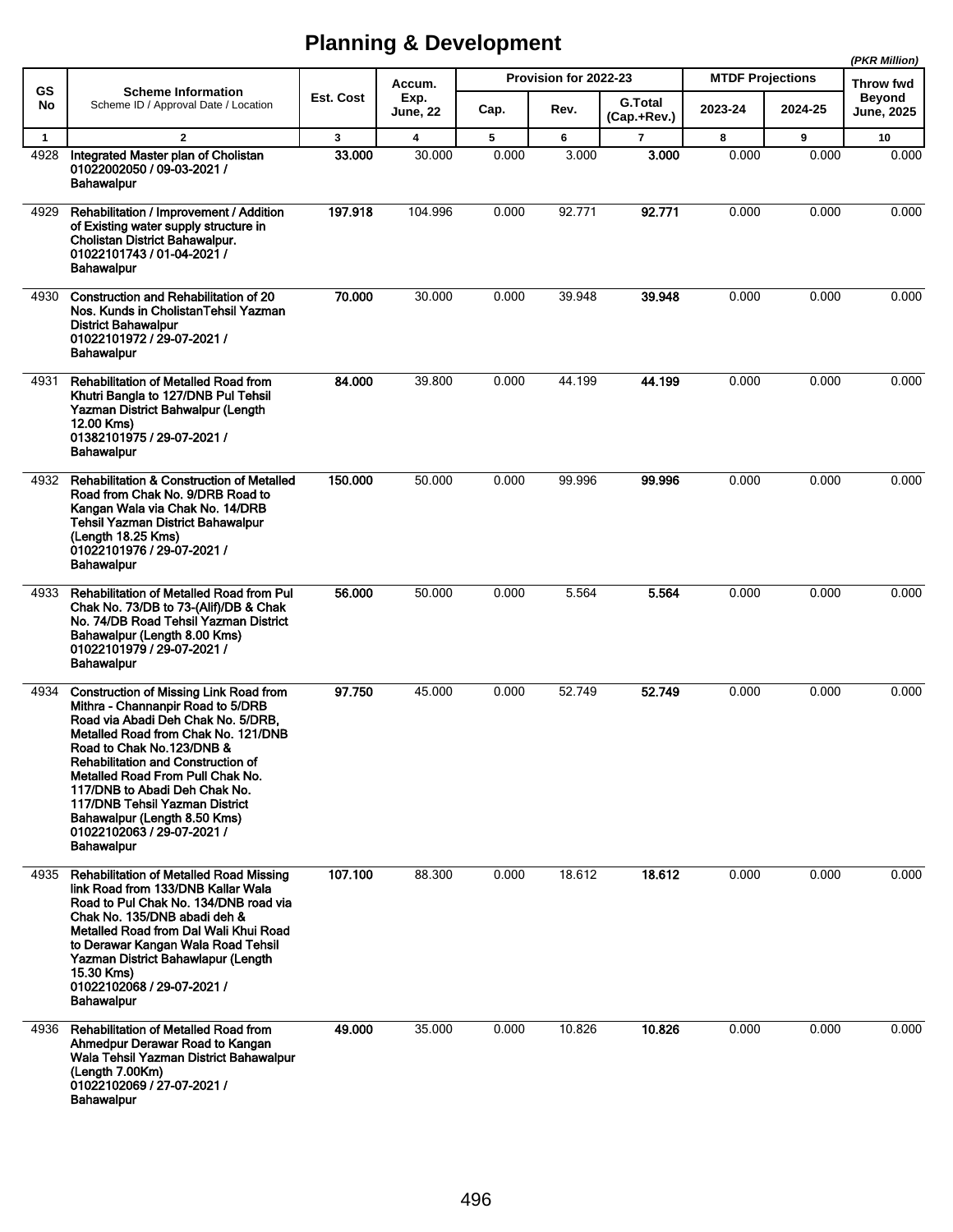**(PKR Million)**

|                 |                                                                                                                                                                                                                                                                                                                                                                                                                                              |           | Accum.           |       | Provision for 2022-23 |                               | <b>MTDF Projections</b> |         | (PNR WIIIIOII)<br><b>Throw fwd</b> |  |
|-----------------|----------------------------------------------------------------------------------------------------------------------------------------------------------------------------------------------------------------------------------------------------------------------------------------------------------------------------------------------------------------------------------------------------------------------------------------------|-----------|------------------|-------|-----------------------|-------------------------------|-------------------------|---------|------------------------------------|--|
| <b>GS</b><br>No | <b>Scheme Information</b><br>Scheme ID / Approval Date / Location                                                                                                                                                                                                                                                                                                                                                                            | Est. Cost | Exp.<br>June, 22 | Cap.  | Rev.                  | <b>G.Total</b><br>(Cap.+Rev.) | 2023-24                 | 2024-25 | <b>Beyond</b><br><b>June, 2025</b> |  |
| $\mathbf{1}$    | $\mathbf{2}$                                                                                                                                                                                                                                                                                                                                                                                                                                 | 3         | 4                | 5     | 6                     | 7                             | 8                       | 9       | 10                                 |  |
| 4937            | <b>Rehabilitation of Metalled Road from</b><br>Yazman 75/DB Road to Dingarh Road<br>via 77/DB Shumali & Janubi, Metalled<br>Road from Basti Ghullam Qadir Daha<br>Chak No. 76/DB to Basti Jam Shabir<br>Ahmed & Metalled Road from 74/DB<br>Road to Nagra Road via primary school<br>Chak No.74/DB and Basti Allah Wasaya<br>Kalar Tehsil Yazman District Bahawalpur<br>(Lenath 11.00 Km)<br>01022102070 / 29-07-2021 /<br><b>Bahawalpur</b> | 77.000    | 45.000           | 0.000 | 32.000                | 32.000                        | 0.000                   | 0.000   | 0.000                              |  |
| 4938            | <b>Rehabilitation of Metalled Road from</b><br>Chak No. 148/DB Road to Chak No.<br>145/DB. Metalled Road from Kud Wala<br>Mansoora Road to Basti Kalay Par &<br>Metalled Road from Kud Wala to 71/DB<br>road balance portion. (Length 5.50 Km)<br>01022102071 / 27-07-2021 /<br><b>Bahawalpur</b>                                                                                                                                            | 38.500    | 20.000           | 0.000 | 16.973                | 16.973                        | 0.000                   | 0.000   | 0.000                              |  |
| 4939            | <b>Construction of Animal Shed at Toba</b><br>Lakhu Wala, Janay Wala & Hansi Tehsil<br>Yazman District Bahawalpur.<br>01022102072 / 27-07-2021 /<br><b>Bahawalpur</b>                                                                                                                                                                                                                                                                        | 15.000    | 14.300           | 0.000 | 0.700                 | 0.700                         | 0.000                   | 0.000   | 0.000                              |  |
| 4940            | Construction of 02 Nos. Residences for<br>Officer (BS-18) and 05 Nos. Residences<br>for Officers (BS-17) at CDA Colony<br>Airport Road Bahawalpur.<br>01022105907 / 27-07-2021 /<br><b>Bahawalpur</b>                                                                                                                                                                                                                                        | 43.500    | 35.308           | 0.000 | 8.192                 | 8.192                         | 0.000                   | 0.000   | 0.000                              |  |
| 4941            | Construction of 05 Nos. Residences for<br>officials (BS-11 to 16) and 05 Nos.<br>Residences for officials (BS-01 to 10) at<br>CDA Colony Airport Road, Bahawalpur.<br>01022105909 / 27-07-2021 /<br><b>Bahawalpur</b>                                                                                                                                                                                                                        | 38.050    | 31.727           | 0.000 | 6.323                 | 6.323                         | 0.000                   | 0.000   | 0.000                              |  |
| 4942            | <b>Construction of Metalled Road from</b><br>Kheer Sar to 337/HR Tehsil Fortabbas,<br>District Bahawalnagar (Length 17.00Km)<br>01011901961 / 25-09-2019 /<br>Bahawalnagar                                                                                                                                                                                                                                                                   | 169.277   | 165.277          | 0.000 | 4.000                 | 4.000                         | 0.000                   | 0.000   | 0.000                              |  |
| 4943            | <b>Construction of Metalled Road from</b><br>Chak No.316/HR Qila Maroot to Chak<br>No.332/HR Tehsil Fortabbas District<br>Bahawalnagar (Length 7.00 Kms)<br>01012101992 / 29-07-2021 /<br>Bahawalnagar                                                                                                                                                                                                                                       | 84.000    | 40.000           | 0.000 | 44.000                | 44.000                        | 0.000                   | 0.000   | 0.000                              |  |
| 4944            | <b>Rehabilitation of Water Supply Pipeline</b><br>No.4 (Provision of drinking water facility<br>through pipeline from Jharey Wala to<br>Noon Wala) District Rahimyar Khan<br>01031800066 / 14-02-2019 / Rahim Yar<br>Khan                                                                                                                                                                                                                    | 69.750    | 57.750           | 0.000 | 12.000                | 12.000                        | 0.000                   | 0.000   | 0.000                              |  |
| 4945            | <b>Rehabilitation of Metalled Road from</b><br><b>Head Fareed to T-Chowk Cholistan</b><br>Tehsil Liagatpur (Length 19 Kms).<br>01031901057 / 25-09-2019 / Rahim Yar<br>Khan                                                                                                                                                                                                                                                                  | 115.165   | 69.081           | 0.000 | 46.084                | 46.084                        | 0.000                   | 0.000   | 0.000                              |  |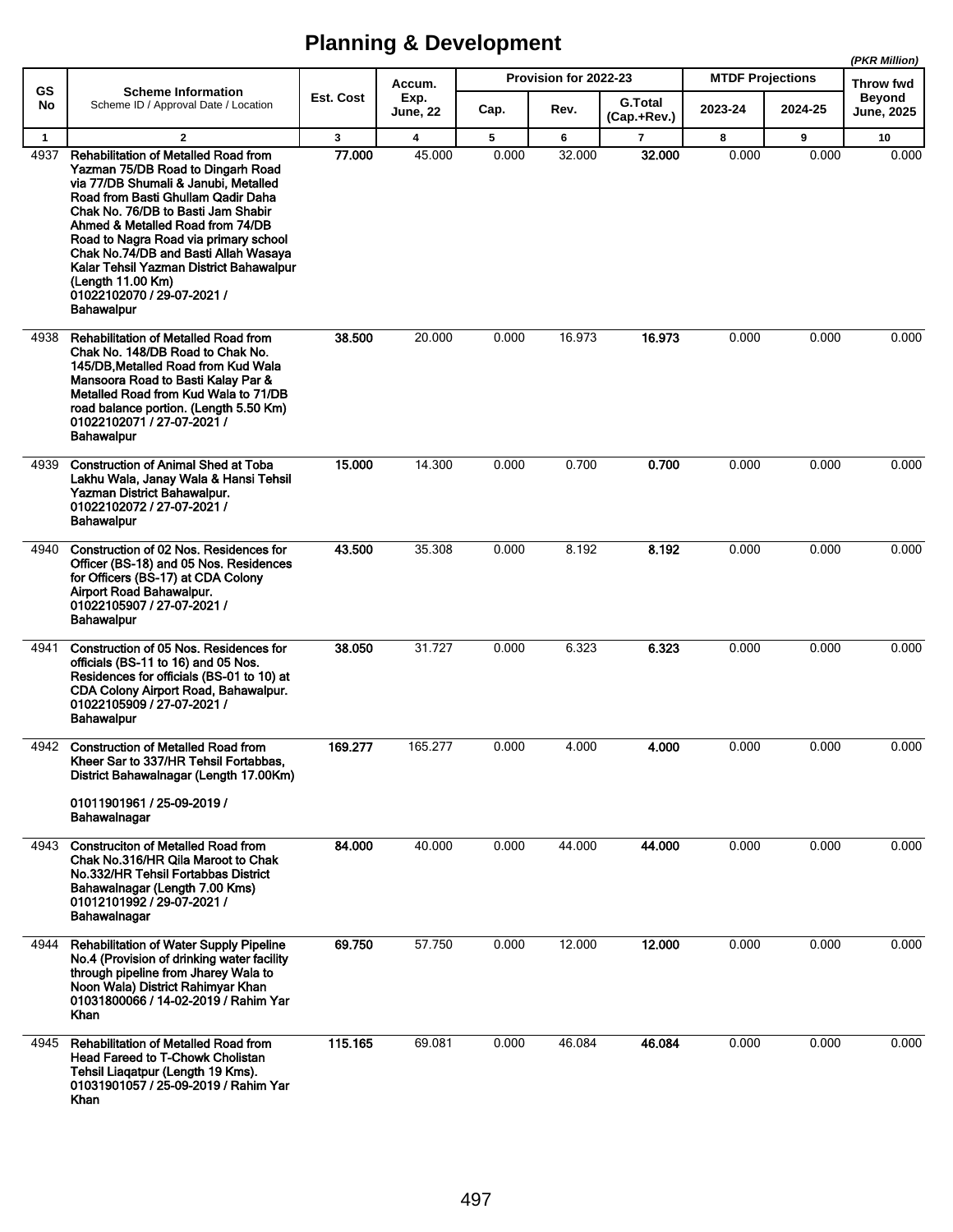|              |                                                                                                                                                                                                                                                                                                                                                                                                                                                                               |                                    |                 |       |                       |                               |                         |           | (PKR Million)                      |
|--------------|-------------------------------------------------------------------------------------------------------------------------------------------------------------------------------------------------------------------------------------------------------------------------------------------------------------------------------------------------------------------------------------------------------------------------------------------------------------------------------|------------------------------------|-----------------|-------|-----------------------|-------------------------------|-------------------------|-----------|------------------------------------|
| GS           | <b>Scheme Information</b>                                                                                                                                                                                                                                                                                                                                                                                                                                                     | Accum.<br><b>Est. Cost</b><br>Exp. |                 |       | Provision for 2022-23 |                               | <b>MTDF Projections</b> | Throw fwd |                                    |
| No           | Scheme ID / Approval Date / Location                                                                                                                                                                                                                                                                                                                                                                                                                                          |                                    | <b>June, 22</b> | Cap.  | Rev.                  | <b>G.Total</b><br>(Cap.+Rev.) | 2023-24                 | 2024-25   | <b>Beyond</b><br><b>June, 2025</b> |
| $\mathbf{1}$ | $\overline{2}$                                                                                                                                                                                                                                                                                                                                                                                                                                                                | $\mathbf{3}$                       | 4               | 5     | 6                     | $\overline{7}$                | 8                       | 9         | 10                                 |
| 4946         | Provision of water supply to Sourian<br>Cantonement and exploration of sub<br>surface water near Chak No. 124/1L<br>Tehsil Khanpur District Rahimyar Khan<br>01031901358 / 23-10-2019 / Rahim Yar<br>Khan                                                                                                                                                                                                                                                                     | 89.017                             | 68.259          | 0.000 | 20.758                | 20.758                        | 0.000                   | 0.000     | 0.000                              |
| 4947         | PC-II of rehabilitation of water supply<br>pipeline No. 1, District Rahim Yar Khan<br>01031902276 / 15-11-2019 / Rahim Yar<br>Khan                                                                                                                                                                                                                                                                                                                                            | 25.000                             | 7.812           | 0.000 | 17.188                | 17.188                        | 0.000                   | 0.000     | 0.000                              |
| 4948         | <b>Construction of Metalled Road from</b><br>Chak No. 224/1L rest house Peer<br>Paghara Link 241/1L Link Chak No.<br>236/1L Basti Pahoor Link 242/1L Link<br>Chak No. 239/2L Basti lal Bhambra Link<br>Chak No. 223/1L Link Chak No. 228/1L<br>Link Chak No. 198/2R Link Chak No.<br>203/2R (Length 9.0 Kms)<br>01032101982 / 29-07-2021 / Rahim Yar<br>Khan                                                                                                                  | 128.995                            | 77.748          | 0.000 | 51.247                | 51.247                        | 0.000                   | 0.000     | 0.000                              |
| 4949         | <b>Construction of Metalled Road from</b><br>Chak No. 144/5R Basti Wali Muhammad<br>Link Chak No.148/5-R Basti Jam Murad<br>Link Chak No.147/5R Basti Alam<br>Numberdar Link Chak No. 140/A Basti<br>Allah Bachaya Link Chak No. 177/7R<br>Darbar Slam Shah Link Chak No.<br>157/7R Basti Haji Shahmir Link Chak<br>No. 152/7R Link Chak No. 163/7R & Link<br>Chak No. 176/7R Basti Jabbar Mathela<br>(Length 9.5 Kms)<br>01032101983 / 29-07-2021 / Rahim Yar<br><b>Khan</b> | 126.351                            | 67.000          | 0.000 | 59.351                | 59.351                        | 0.000                   | 0.000     | 0.000                              |
| 4950         | <b>Construction of Metalled Road from Pul</b><br>7-R to Chak No. 162/7R Basti Balochoo<br>Makha Basti Ghulam R Rasool Link<br>Chak No. 161/7R Link Chak No. 158/7R<br>Basti Lal Khan Ghunya, Graveyard Chak<br>No.158/7R Link Chak No. 317/6R Basti<br>Imam Deen Link Chak No. 314/6R Basti<br>Peeran Ditta Fareedi Link Chak No.<br>151/7R & Adda Gulshan Fareed (Length<br>9.5 Kms)<br>01032101984 / 29-07-2021 / Rahim Yar<br>Khan                                         | 144.485                            | 55.500          | 0.000 | 88.985                | 88.985                        | 0.000                   | 0.000     | 0.000                              |
| 4951         | <b>Construction of Metalled Road from</b><br>Chak No.239/1L to Chak No. 245/1L and<br>Const. of Metalled road from Chak no.<br>243/1L to Chak No. 270/1L (Length 9.0<br>Kms)<br>01032101985 / 29-07-2021 / Rahim Yar<br>Khan                                                                                                                                                                                                                                                  | 99,000                             | 15.000          | 0.000 | 83.994                | 83.994                        | 0.000                   | 0.000     | 0.000                              |
| 4952         | <b>Construction of Metalled Road from</b><br>Basti Ghulam Mustafa Faqeer Chak No.<br>225/Alif to road Chak No.223/1L (Length<br>2.0 Kms)<br>01032101986 / 27-07-2021 / Rahim Yar<br><b>Khan</b>                                                                                                                                                                                                                                                                               | 27.000                             | 15.000          | 0.000 | 12.000                | 12.000                        | 0.000                   | 0.000     | 0.000                              |
| 4953         | <b>Construction of Metalled Road from Salu</b><br>Farm road Basti Yar Muhammad<br>Bhambra to Basti Khair Muhammad<br>Bhumbra to Basti Ghulam Nabi Kotwal<br>Chak No. 242/1L (Length 3.5 Kms)<br>01032101987 / 27-07-2021 / Rahim Yar<br>Khan                                                                                                                                                                                                                                  | 38.500                             | 27.500          | 0.000 | 9.537                 | 9.537                         | 0.000                   | 0.000     | 0.000                              |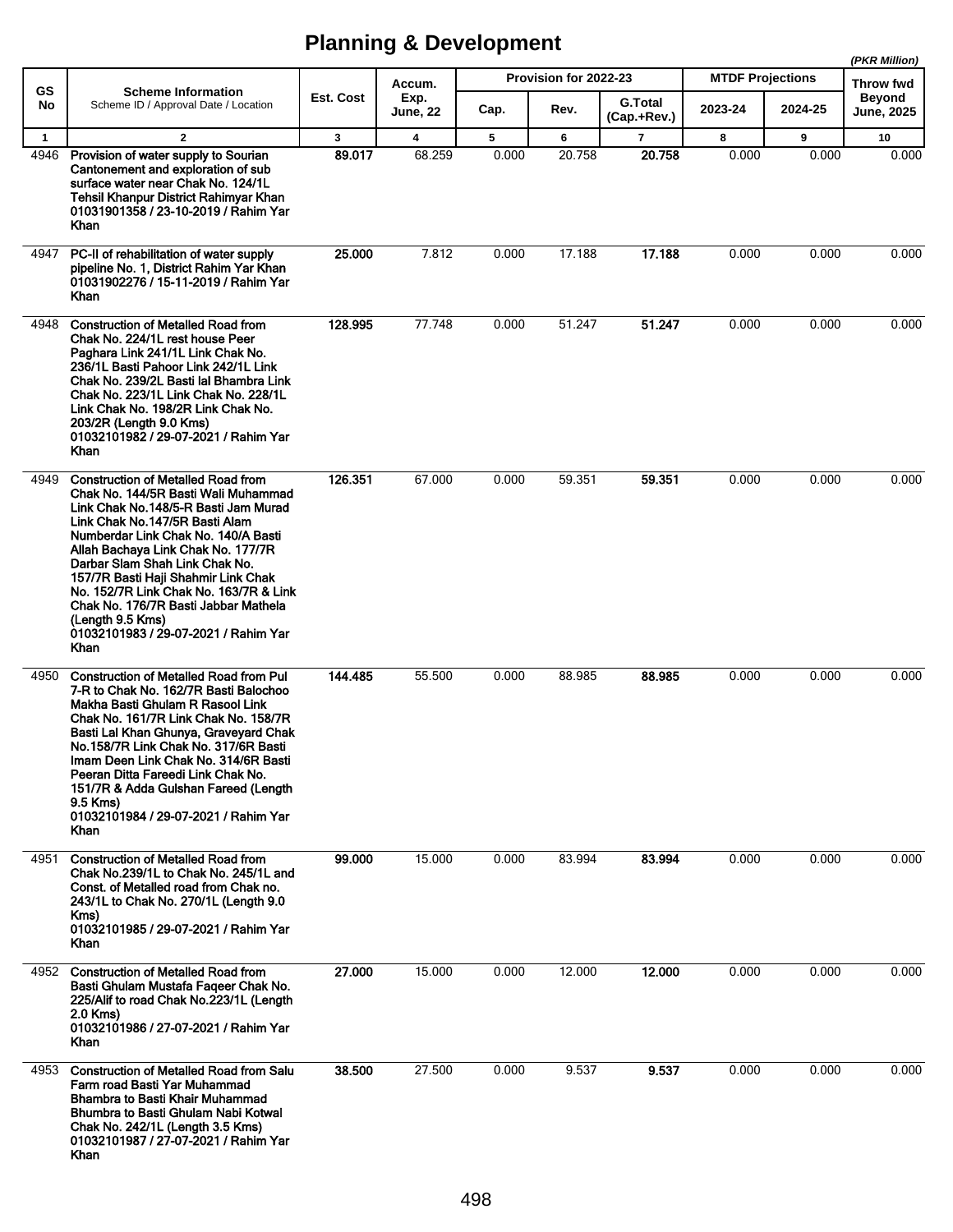|              |                                                                                                                                                                                                                                                                                                                                                                    |             |                         |       |                       |                               |                         |            | (PKR Million)                     |
|--------------|--------------------------------------------------------------------------------------------------------------------------------------------------------------------------------------------------------------------------------------------------------------------------------------------------------------------------------------------------------------------|-------------|-------------------------|-------|-----------------------|-------------------------------|-------------------------|------------|-----------------------------------|
| <b>GS</b>    | <b>Scheme Information</b>                                                                                                                                                                                                                                                                                                                                          | Est. Cost   | Accum.<br>Exp.          |       | Provision for 2022-23 |                               | <b>MTDF Projections</b> |            | <b>Throw fwd</b><br><b>Beyond</b> |
| No           | Scheme ID / Approval Date / Location                                                                                                                                                                                                                                                                                                                               |             | <b>June, 22</b>         | Cap.  | Rev.                  | <b>G.Total</b><br>(Cap.+Rev.) | 2023-24                 | 2024-25    | <b>June, 2025</b>                 |
| $\mathbf{1}$ | $\overline{2}$                                                                                                                                                                                                                                                                                                                                                     | 3           | $\overline{\mathbf{4}}$ | 5     | 6                     | $\overline{7}$                | 8                       | 9          | 10                                |
| 4954         | <b>Construction of Metalled Road from</b><br>Chak No.140/Alif Shomali road to Basti<br>Shareef Bhaya (Length 3.0 Kms)<br>01032101988 / 27-07-2021 / Rahim Yar<br><b>Khan</b>                                                                                                                                                                                       | 33,000      | 17.500                  | 0.000 | 15.500                | 15.500                        | 0.000                   | 0.000      | 0.000                             |
| 4955         | Construction of Approach road to<br>Mosque and School from Pul Chak<br>No.215/1L to 225/1L and towards 216/1L<br>(Length 2.0 Kms)<br>01032102097 / 27-07-2021 / Rahim Yar<br>Khan                                                                                                                                                                                  | 22.000      | 19.000                  | 0.000 | 3.000                 | 3.000                         | 0.000                   | 0.000      | 0.000                             |
| 4956         | Const. of 1 No. Kund at Toba Karishan<br>Dedth wala near Bahoo Chat wala &<br>Desiltation of Toba Toba Karishan Dedth<br>wala & Const. of 1 No. Kund at Goma<br>wala Dahar near Qila Islamgarh & Water<br><b>Filteration Plant Basti Resham Ram</b><br>Bhail Chak No. 167/7R U/C 178/7R<br>District Rahimyar Khan.<br>01032102100 / 27-07-2021 / Rahim Yar<br>Khan | 8.500       | 5.381                   | 0.000 | 3.119                 | 3.119                         | 0.000                   | 0.000      | 0.000                             |
| 4957         | Construction of metalled road from<br>215/1L to Qasim wala, District Rahimyar<br>Khan (Length 9.75 Kms).<br>01032102101 / 01-05-2021 / Rahim Yar<br>Khan                                                                                                                                                                                                           | 103.000     | 15.000                  | 0.000 | 88.000                | 88,000                        | 0.000                   | 0.000      | 0.000                             |
| 4958         | Rehabilitation of M/R from Chak No.17/P<br>Saim Nallah to Head Farid, RY Khan<br>01032108018 / 29-07-2021 / Rahim Yar<br>Khan                                                                                                                                                                                                                                      | 183.082     | 117.940                 | 0.000 | 48.999                | 48.999                        | 0.000                   | 0.000      | 0.000                             |
| 4959         | Rehabilitation of M/R from Feroza to<br>Head Farid Road, RY Khan<br>01032108027 / 16-08-2021 / Rahim Yar<br>Khan                                                                                                                                                                                                                                                   | 322.000     | 38.000                  | 0.000 | 283.988               | 283.988                       | 0.000                   | 0.000      | 0.000                             |
| 4960         | Rehabilitation / Repair of Road from<br>Head Farid Road to Chak No. 199/2,<br>Tehsil Liaquatpur, RY Khan<br>01032108036 / 27-07-2021 / Rahim Yar<br>Khan                                                                                                                                                                                                           | 20,000      | 19.900                  | 0.000 | 0.100                 | 0.100                         | 0.000                   | 0.000      | 0.000                             |
| (CDA)        | <b>Total: Cholistan Development Authority</b>                                                                                                                                                                                                                                                                                                                      | 3,230.296   | 1,617.782               | 0.000 | 1,522.752             | 1,522.752                     | 0.000                   | 0.000      | 0.000                             |
|              | <b>Punjab Economic Research</b><br>Institute (PERI)                                                                                                                                                                                                                                                                                                                |             |                         |       |                       |                               |                         |            |                                   |
| 4961         | Knowledge and Resource Centre at<br><b>PERI</b><br>01192101140 / 12-10-2021 / Lahore                                                                                                                                                                                                                                                                               | 59.252      | 7.143                   | 0.000 | 52.109                | 52.109                        | 0.000                   | 0.000      | 0.000                             |
|              | <b>Total: Punjab Economic Research</b><br>Institute (PERI)                                                                                                                                                                                                                                                                                                         | 59.252      | 7.143                   | 0.000 | 52.109                | 52.109                        | 0.000                   | 0.000      | 0.000                             |
|              | <b>Urban Unit</b>                                                                                                                                                                                                                                                                                                                                                  |             |                         |       |                       |                               |                         |            |                                   |
|              | 4962 Punjab Provincial Data Governance and<br><b>Management Infrastructure</b><br>01372100974 / 13-10-2021 / Punjab                                                                                                                                                                                                                                                | 34.840      | 16.615                  | 0.000 | 1.000                 | 1.000                         | 17.225                  | 0.000      | 0.000                             |
|              | <b>Total: Urban Unit</b>                                                                                                                                                                                                                                                                                                                                           | 34.840      | 16.615                  | 0.000 | 1.000                 | 1.000                         | 17.225                  | 0.000      | 0.000                             |
|              | <b>Total: ON-GOING SCHEMES</b>                                                                                                                                                                                                                                                                                                                                     | 118,629.378 | 31,708.122              |       | 0.000 24,608.576      | 24,608.576                    | 20,957.395              | 12,464.666 | 10,080.330                        |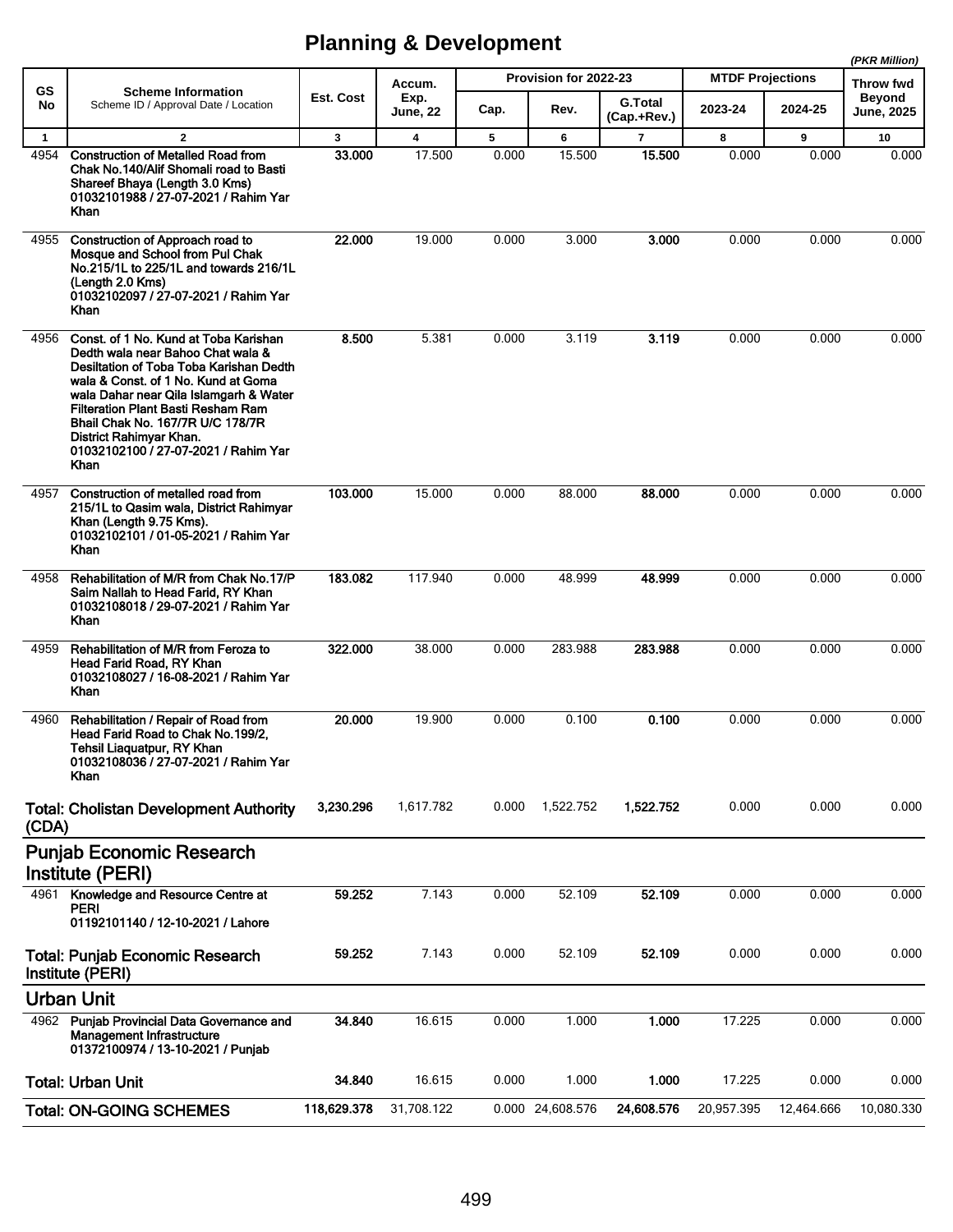| GS            | <b>Scheme Information</b>                                                                                                                                                                        | Est. Cost  | Accum.<br>Exp. |       | Provision for 2022-23 | <b>G.Total</b> | <b>MTDF Projections</b> |           | Throw fwd<br><b>Beyond</b> |
|---------------|--------------------------------------------------------------------------------------------------------------------------------------------------------------------------------------------------|------------|----------------|-------|-----------------------|----------------|-------------------------|-----------|----------------------------|
| No            | Scheme ID / Approval Date / Location                                                                                                                                                             |            | June, 22       | Cap.  | Rev.                  | (Cap.+Rev.)    | 2023-24                 | 2024-25   | June, 2025                 |
| $\mathbf{1}$  | $\overline{2}$                                                                                                                                                                                   | 3          | 4              | 5     | 6                     | 7              | 8                       | 9         | 10                         |
| Regular       | <b>NEW SCHEMES</b>                                                                                                                                                                               |            |                |       |                       |                |                         |           |                            |
| 4963          | <b>Decision Support System for Climate</b><br><b>Risk Screening and Disaster Impact</b><br>Assessment<br>01192102415 / 15-11-2021 / Lahore                                                       | 235.454    | 0.000          | 0.000 | 10.000                | 10.000         | 130.954                 | 90.000    | 4.500                      |
| 4964          | <b>Creation of Spatial Strategy Cell (SSC)</b><br>in P&D Board, Government of the<br>Puniab<br>01372201085 / 20-05-2022 / Punjab                                                                 | 362.791    | 0.000          | 0.000 | 50.000                | 50,000         | 150.000                 | 162.791   | 0.000                      |
| 4965          | <b>Multi Sectoral Nutrition Center (MSNC)</b><br><b>Phase-II</b><br>01372201820 / Un-Approved / Punjab                                                                                           | 250,000    | 0.000          | 0.000 | 65.000                | 65.000         | 50.000                  | 50.000    | 85.000                     |
| 4966          | <b>Punjab Poverty Graduation Initiative</b><br>(PPGI)<br>01372102416 / 25-11-2021 /<br>Chiniot, Hafizabad, Jhang, Khanewal, Lodh<br>ran.Mandi<br>Bahauddin, Multan, Okara, Pakpattan, Veh<br>ari | 9,854.067  | 0.000          | 0.000 | 100.000               | 100.000        | 1,500.000               | 3,000.000 | 5,254.067                  |
|               | <b>Total: Regular</b>                                                                                                                                                                            | 10,702.312 | 0.000          | 0.000 | 225.000               | 225,000        | 1,830.954               | 3,302.791 | 5,343.567                  |
|               | <b>Agency For Barani Areas</b><br>Development (ABAD)                                                                                                                                             |            |                |       |                       |                |                         |           |                            |
| 4967          | Integrated Farms Development in<br><b>Punjab Barani Tract by ABAD</b><br>01382201582 / Un-Approved /<br>Attock, Bhakkar, Chakwal, Jhelum, Khusha<br>b, Layyah, Rawalpindi                        | 1,000.000  | 0.000          | 0.000 | 200.000               | 200.000        | 400.000                 | 400.000   | 0.000                      |
|               | <b>Total: Agency For Barani Areas</b><br>Development (ABAD)                                                                                                                                      | 1,000.000  | 0.000          | 0.000 | 200.000               | 200.000        | 400.000                 | 400.000   | 0.000                      |
| <b>Blocks</b> |                                                                                                                                                                                                  |            |                |       |                       |                |                         |           |                            |
|               | 4968 Completion of Schemes / Clearance of<br><b>Liabilities of Unfunded Schemes for</b><br><b>Planning &amp; Development</b><br>01372201211 / Un-Approved / Punjab                               | 200.000    | 0.000          | 0.000 | 200.000               | 200.000        | 0.000                   | 0.000     | 0.000                      |
|               | <b>Total: Blocks</b>                                                                                                                                                                             | 200.000    | 0.000          | 0.000 | 200.000               | 200.000        | 0.000                   | 0.000     | 0.000                      |
|               | <b>Bureau of Statistics (BOS)</b>                                                                                                                                                                |            |                |       |                       |                |                         |           |                            |
| 4969          | Multiple Indicator Cluster Survey (MICS)<br>Puniab, 2022-23<br>01372100669 / 08-02-2022 / Punjab                                                                                                 | 250.000    | 0.000          | 0.000 | 100.000               | 100.000        | 183.868                 | 0.000     | 0.000                      |
| 4970          | Restructuring/Revamping and<br><b>Strengthening of Bureau of Statistics</b><br>(BOS), Punjab<br>01372200165 / Un-Approved / Punjab                                                               | 300.000    | 0.000          | 0.000 | 50.000                | 50.000         | 100.000                 | 150.000   | 0.000                      |
|               | <b>Total: Bureau of Statistics (BOS)</b>                                                                                                                                                         | 550.000    | 0.000          | 0.000 | 150.000               | 150.000        | 283.868                 | 150.000   | 0.000                      |
|               | <b>Cholistan Development</b><br><b>Authority (CDA)</b>                                                                                                                                           |            |                |       |                       |                |                         |           |                            |
| 4971          | Rehabilitation of Water Supply pipe line<br>from Khutri Dahar to Tufana Tehsil<br>Yazman District Bahawalpur.<br>01022201425 / Un-Approved /<br>Bahawalpur                                       | 96.834     | 0.000          | 0.000 | 33.880                | 33.880         | 62.954                  | 0.000     | 0.000                      |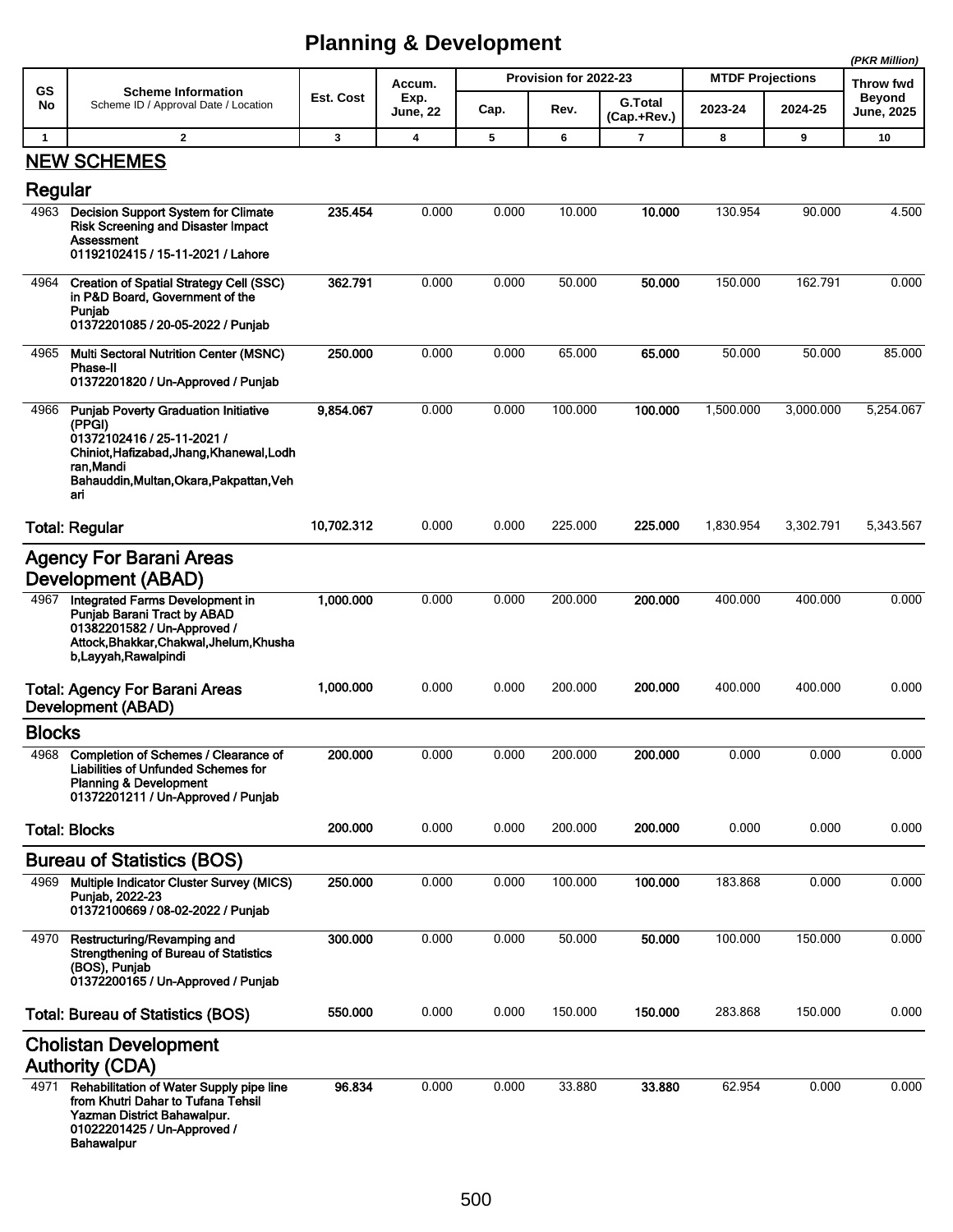|              |                                                                                                                                                                                                                                                                                                      |            |                         |       |                       |                        |                         |           | (PKR Million)              |
|--------------|------------------------------------------------------------------------------------------------------------------------------------------------------------------------------------------------------------------------------------------------------------------------------------------------------|------------|-------------------------|-------|-----------------------|------------------------|-------------------------|-----------|----------------------------|
| <b>GS</b>    | <b>Scheme Information</b>                                                                                                                                                                                                                                                                            | Est. Cost  | Accum.<br>Exp.          |       | Provision for 2022-23 |                        | <b>MTDF Projections</b> |           | Throw fwd<br><b>Beyond</b> |
| No           | Scheme ID / Approval Date / Location                                                                                                                                                                                                                                                                 |            | <b>June, 22</b>         | Cap.  | Rev.                  | G.Total<br>(Cap.+Rev.) | 2023-24                 | 2024-25   | June, 2025                 |
| $\mathbf{1}$ | $\overline{2}$                                                                                                                                                                                                                                                                                       | 3          | $\overline{\mathbf{4}}$ | 5     | 6                     | $\overline{7}$         | 8                       | 9         | 10                         |
| 4972         | Rehabilitation of Water Supply pipe line<br>from Kud Wala to Banna Post Tehsil<br>Yazman District Bahawalpur<br>01022201426 / Un-Approved /<br><b>Bahawalpur</b>                                                                                                                                     | 171.717    | 0.000                   | 0.000 | 80.000                | 80.000                 | 91.717                  | 0.000     | 0.000                      |
| 4973         | Rehabilitation of Water Supply pipe line<br>from 111/DNB to Nawan Kot & Gurara<br>Tehsil Yazman District Bahawalpur<br>01022201427 / Un-Approved /<br>Bahawalpur                                                                                                                                     | 190.640    | 0.000                   | 0.000 | 70.000                | 70.000                 | 120.640                 | 0.000     | 0.000                      |
| 4974         | Rehabilitation of Water Supply pipe line<br>from 108/DB to Bijnot / Khalri Tehsil<br>Yazman District Bahawalpur<br>01022201428 / Un-Approved /<br>Bahawalpur                                                                                                                                         | 233.089    | 0.000                   | 0.000 | 70.000                | 70.000                 | 163.089                 | 0.000     | 0.000                      |
| 4975         | Rehabilitation of Water Supply pipe line<br>Sourian District Rahimyar Khan.<br>01022201429 / Un-Approved /<br><b>Bahawalpur</b>                                                                                                                                                                      | 279.395    | 0.000                   | 0.000 | 198.000               | 198.000                | 81.395                  | 0.000     | 0.000                      |
| 4976         | Rehabilitation of Water Supply pipe line<br>from Mirgarh To Choori Tehisl<br>Fortabbasd District Bahawalnagar.<br>01022201430 / Un-Approved /<br><b>Bahawalpur</b>                                                                                                                                   | 243.873    | 0.000                   | 0.000 | 177.000               | 177.000                | 66.873                  | 0.000     | 0.000                      |
| 4977         | Cosntruction of 16 Nos. Bachelor suites<br>along with 08 Nos. married suites and 02<br>Nos. Residences of BS-17 with<br>construction of boundary wall, access<br>road and provision of water supply for<br><b>CDA Airport Colony, Bahawalpur</b><br>01022201580 / Un-Approved /<br><b>Bahawalpur</b> | 146.000    | 0.000                   | 0.000 | 73.000                | 73.000                 | 73.000                  | 0.000     | 0.000                      |
| 4978         | Procurement of Water Bouzers for<br>Cholistan to combat Drought like<br>Condition<br>01382202234 / Un-Approved /<br>Bahawalnagar, Bahawalpur, Rahim Yar<br>Khan                                                                                                                                      | 136.544    | 0.000                   | 0.000 | 136.544               | 136.544                | 0.000                   | 0.000     | 0.000                      |
| (CDA)        | <b>Total: Cholistan Development Authority</b>                                                                                                                                                                                                                                                        | 1,498.092  | 0.000                   | 0.000 | 838.424               | 838.424                | 659.668                 | 0.000     | 0.000                      |
|              | <b>Punjab Economic Research</b><br>Institute (PERI)                                                                                                                                                                                                                                                  |            |                         |       |                       |                        |                         |           |                            |
| 4979         | Augmenting the Research Capacity of                                                                                                                                                                                                                                                                  | 312.220    | 0.000                   | 0.000 | 78.000                | 78.000                 | 152.000                 | 82.220    | 0.000                      |
|              | <b>PERI</b><br>01192101136 / 29-03-2022 / Lahore                                                                                                                                                                                                                                                     |            |                         |       |                       |                        |                         |           |                            |
|              | <b>Total: Punjab Economic Research</b><br>Institute (PERI)                                                                                                                                                                                                                                           | 312.220    | 0.000                   | 0.000 | 78.000                | 78.000                 | 152.000                 | 82.220    | 0.000                      |
|              | <b>Urban Unit</b>                                                                                                                                                                                                                                                                                    |            |                         |       |                       |                        |                         |           |                            |
| 4980         | Regional Planning at Divisional level in<br>Punjab<br>01372201063 / Un-Approved / Punjab                                                                                                                                                                                                             | 300.000    | 0.000                   | 0.000 | 300.000               | 300.000                | 0.000                   | 0.000     | 0.000                      |
|              | <b>Total: Urban Unit</b>                                                                                                                                                                                                                                                                             | 300.000    | 0.000                   | 0.000 | 300.000               | 300.000                | 0.000                   | 0.000     | 0.000                      |
|              | <b>Total: NEW SCHEMES</b>                                                                                                                                                                                                                                                                            | 14,562.624 | 0.000                   | 0.000 | 1,991.424             | 1,991.424              | 3,326.490               | 3,935.011 | 5,343.567                  |